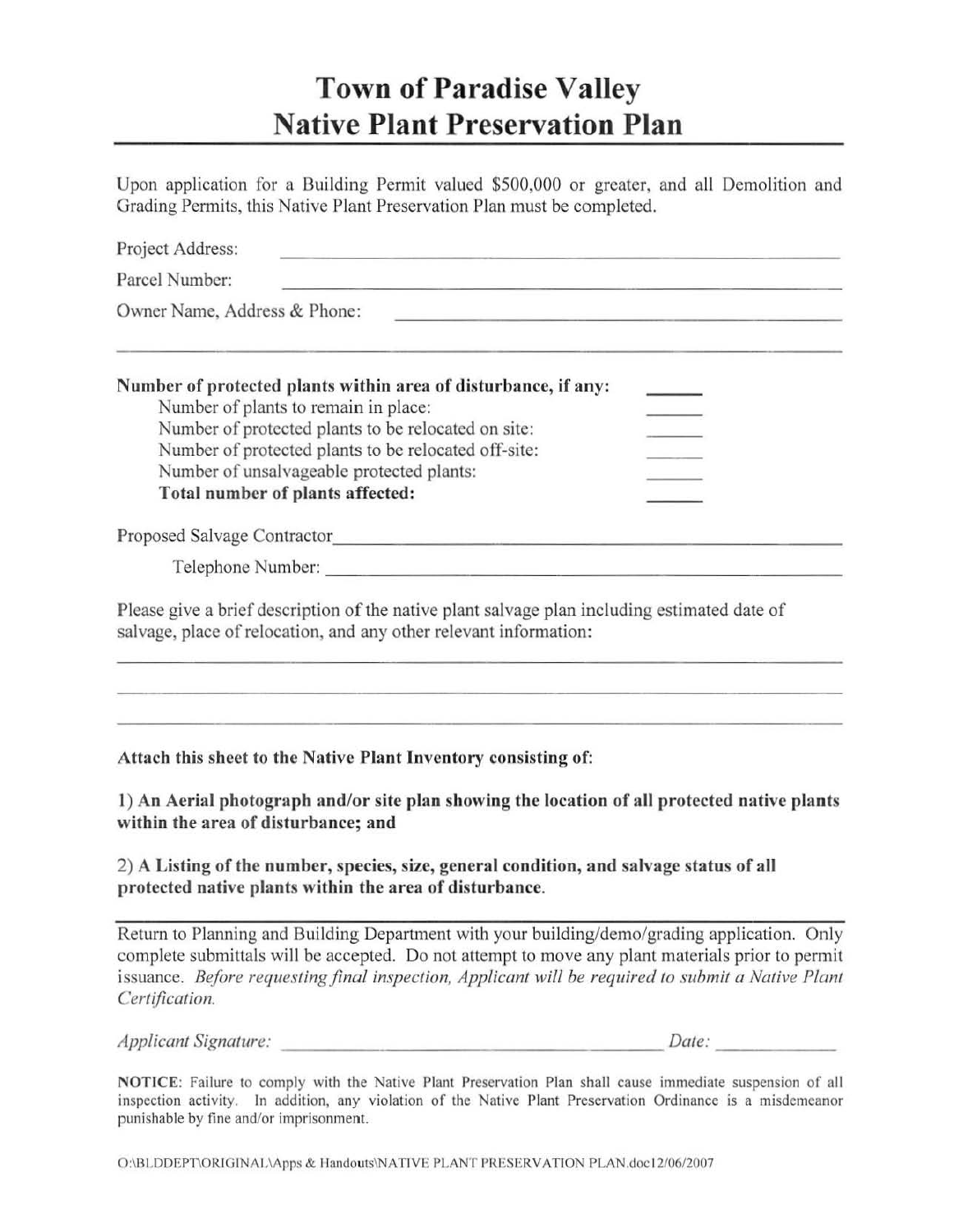## Town of Paradise Valley Native Plant Preservation Plan Submittal Requirements

In order to ensure mature native plants are not unnecessarily destroyed or removed, the Town of Paradise Valley has adopted a Native Plant Preservation Ordinance. This ordinance requires the submittal of a Native Plant Preservation Plan whenever someone applies for any of the following:

- 1. Building Permit for all new construction and additions valued \$500,000 or greater
- 2. Demolition Pennit
- 3. Grading Permit

A Native Plant Preservation Plan must be submitted to and approved by the Town of Paradise Valley before the destruction, removal, or relocation of the native plants listed below:

Trees over four (4) inches in caliper of the following species: White Thorn Acacia (Acacia Constricta) Catclaw Acacia (Acacia Greggii) Foothill Palo Verde (Cercidium microphylum) Blue Palo Verde (Cercidium floridum) Ironwood (Olneya tesota) Mesquite (Prosopis species)

Cacti three (3) feet or greater in height of the following species: Saguaro (Carnegiea Gigantean) Barrel (Ferocactus species) Ocotillo (Fouquieria splendens) Desert Night Blooming Cercus (Peniocereus greggii)

Protected plants may be relocated on or off-site. Protected plants may only be destroyed if they are unsalvageable due to disease, damage, etc. and only after the Town approves the preservation plan. For your convenience, the Town maintains a list of landscape salvage contractors in the area.

Once the Town approves the Native Plant Preservation Plan, the plan may be implemented. The Town requires the submittal of a Native Plant Certification Form once the work has been performed. The Certification must be received prior to any final inspection on site.